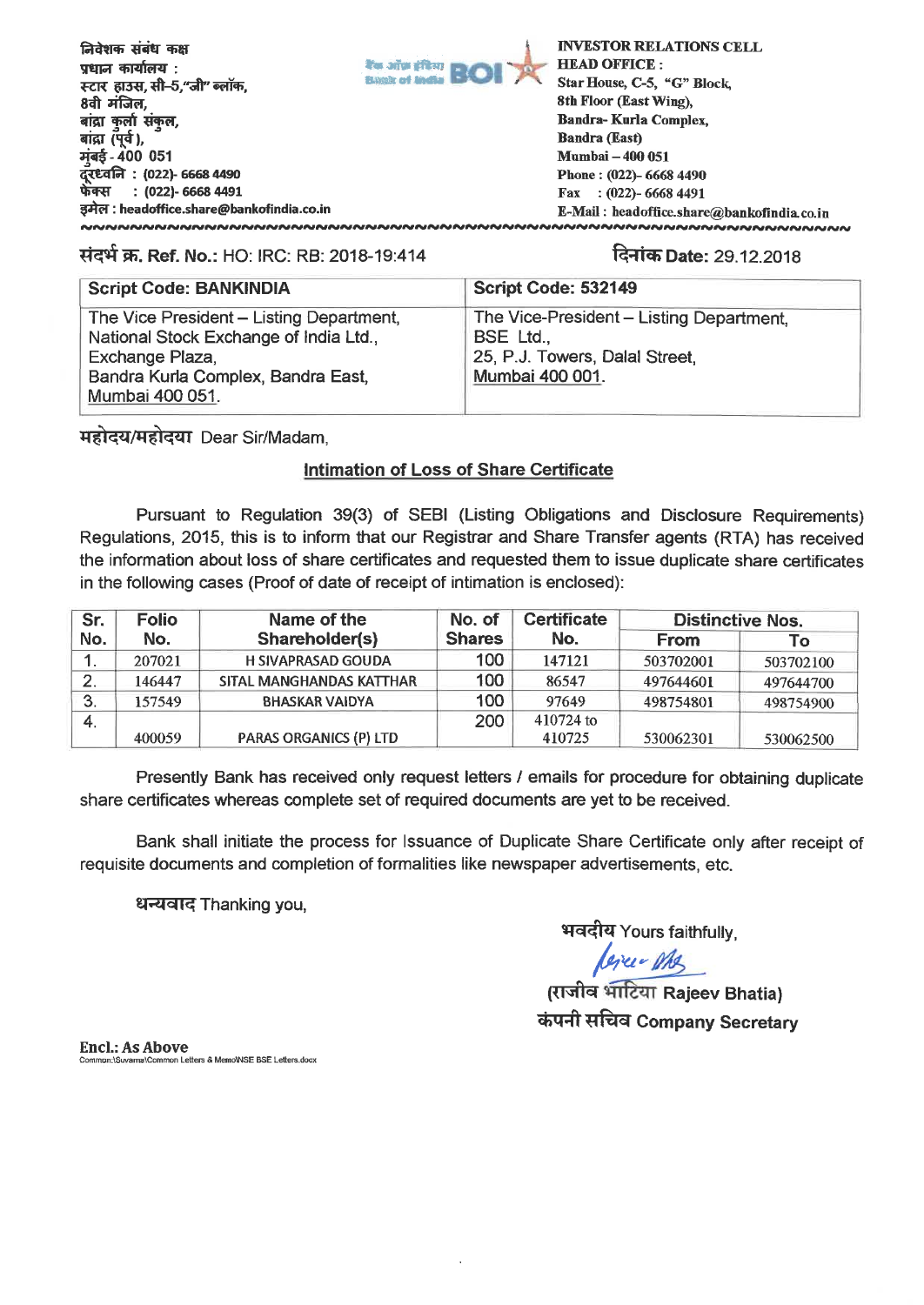**To,** 

**Bigshare Services Pvt. Ltd. lst Floor, Bharat Tin Works Building, Opp. Vasant Oasis, Makwana Road, Marol, Andheri (East), Mumbai - 400059 Maharashtra** 

**Sub: Issue Of Duplicate Share Certificate** 

BIGSHARE SERVICES PVT. LTD. **RECEIVED** Subject to Verification 2 A Sign

**Reference Folio:** 

## **Dear sir/Madam** 276044

Ithe **Undersigned Share Holder of Bank of** India requesting you to issue duplicate share certificate Pertaining Folio. No  $-\sqrt{2}$ <sub>0</sub>  $\rightarrow$  0  $\sqrt{2}$  | No of shares:. 1 0  $\sqrt{2}$ **Kindly issue the duplicate share certificate and send the procedure for below mentioned Residential Address.** 

**Kindly issue the duplicate share certificate as soon as possible.** 

**Thanking you** 

Yours truely rours truely<br>4 Simpond Gruel

**Place : Hubli** 

Date: 11/12/2018 **Meu Add** H-SWAPRASAD GOUD.  $H \cdot N0 \cdot 42$ ,  $L^{6}$  Floor. لابلا<br>م ,<br>ngv Itulli 58 Mol, Wi944801003)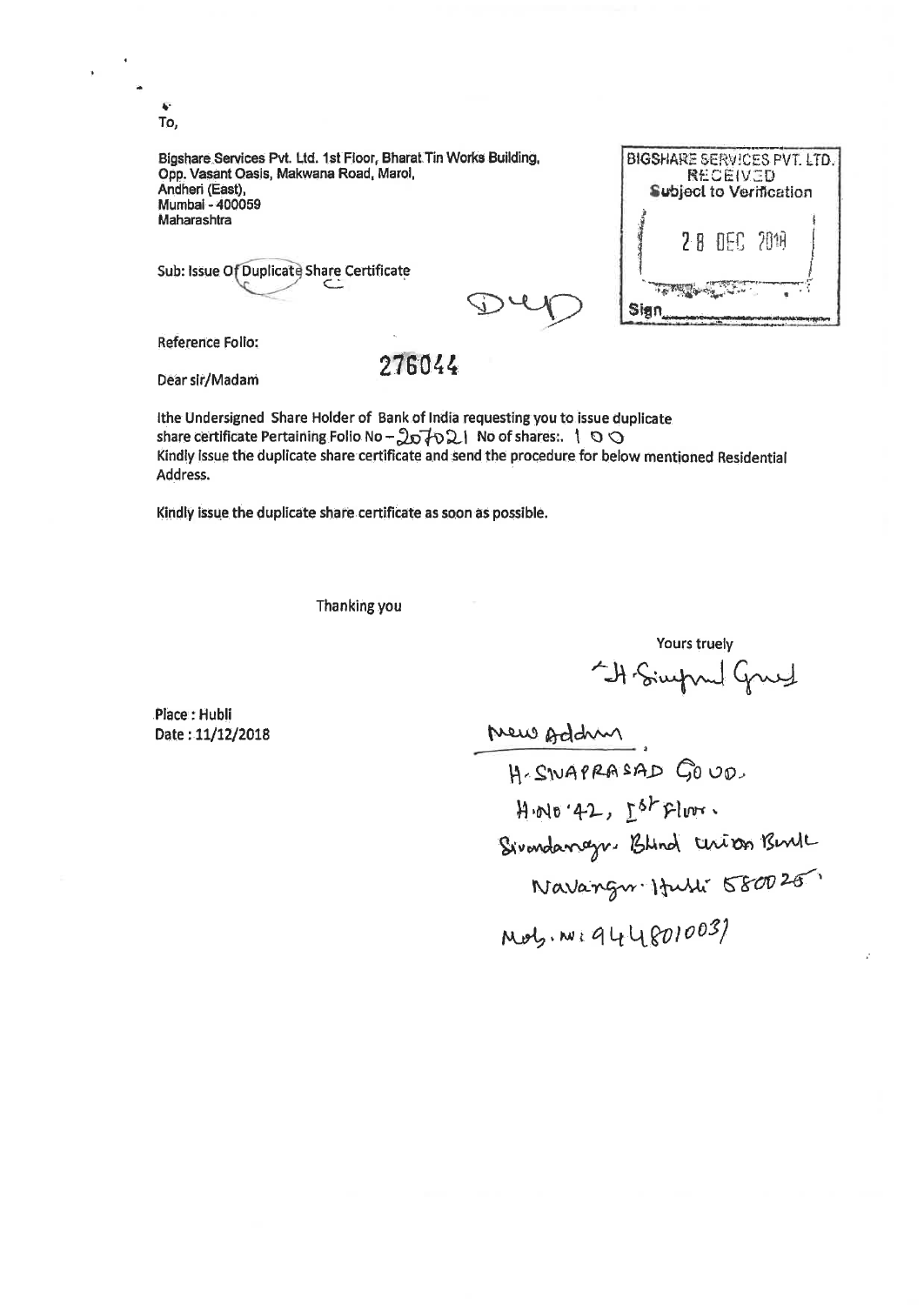

MRS.KANCHAN ASHOK SONEJI A-904, MANISH PARK, TWIN TOWER CHS LTD., OLD PUMP HOUSE R.J.ROAD. (EAST), MUMBAI 400 093. Dt:  $44/11/2018$ .<br>  $22/12/14/9$ 

he Company Secretary,

**BIGSHARE SERVICES PVT LTD,** 

:snit: BANK OF INDIA. **276039** 

Sub: 1) TRANSMISSION OF SHARES

2) ISSUE OF DUPLICATE CERTIFICATE

Ref: FOLIO NO. 146447

**Sir/Madam** 

ol nb.<br>MRS KANCHAN ASHOK SONEJI, am daughter and also the seminal espainashare holder SHRI SITAL با MANGHANDAS KATTHAR who was holding 100 number of shares of BANK OF INDIA vide FOLIO No ' 16117

14 view of death of my father on 13/02/2004 kindly transmit the shares in my name.

Aisp, as I am unable to trace original shares I request you to issue me duplicate shares in my name.

Kindly do the needful. Awaiting for your positive reply at the earliest.

Thanking you,,

Your Sincerely,

v When wy

(MRS KANCHAN A SONEJI)

DOCUMENTS.ATTACHED:

Attested copies of-

1 VOTI.R ID

3-PASSBOOK(1st Page) Sign

4-DI ATH.CERTIFICATE.

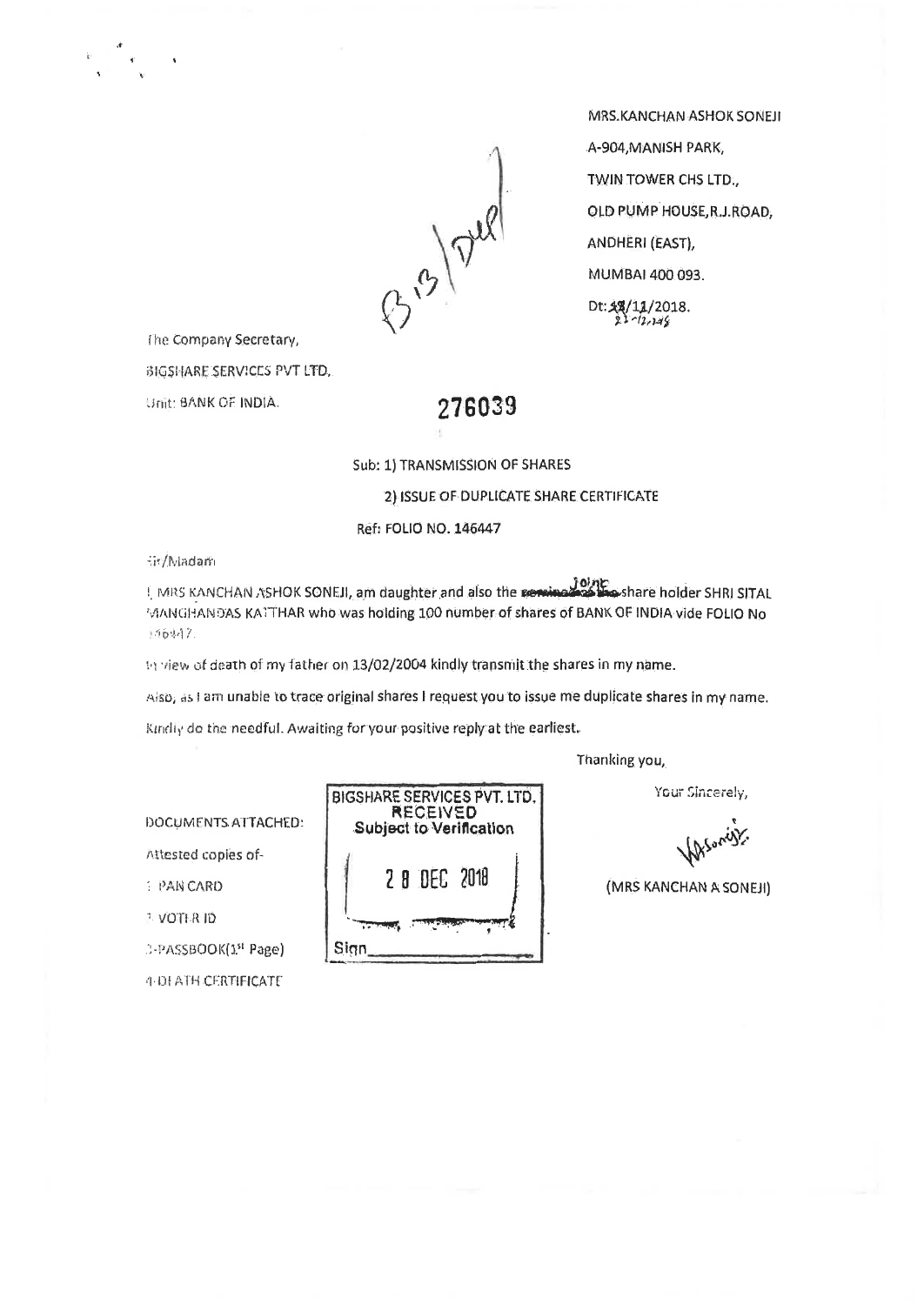$\mathcal{F}^{\mathcal{F}}$ **PAGE NO:**  $OAT_{1}$  $24|2|8$  $\frac{1}{2}$ Services.  $\overline{10}$ Breshare,  $P.$   $\measuredangle$  to  $\ddot{\phantom{0}}$ ndher  $\curvearrowleft$ V  $\alpha$ मा महादरम  $\overline{\rho}$ 275934 जेरारी विषय वीवित माग्दरीन  $\circ$ ඏ  $\circ$ 冢  $\overline{\mathcal{H}}$  $\overline{4}$  $\mathbf{I}$ Folio  $\partial$  $\mathcal{C}$ l q  $CO$  $G$ | ೬ | 7 Rt 6  $\mathcal{H}$  $\sigma$  $\sigma$ セ  $\alpha$  $d\mathcal{H}$  $\overline{\mathbf{31}}$  $\mathfrak{g}$  $\sqrt{3}$  $4/72/791$  $507$  $\mathcal{C}_{\mathcal{C}}$ Ę  $431$ 19 में वैद्य  $\mathfrak{S}_1$ 2919 で C BIGSHARE SERVICES PVTC  $\overline{d}$  $Q$ dd ೪  $H_2$ ഻഻഻഻഻഻ आम्ह।स विकानया  $\overline{\overline{\phantom{0}}}$  $811$ ro,  $\overline{r}$  $28$ 2018  $DE6$ 314 35  $Q_{pq}$  $\circ$ ⊱  $\overline{O}$  $\frac{1}{2}$ τ 'n Sign यालधर Goy 19, M ح  $\mathfrak{h}$ d 9 60  $\overline{\mathbf{c}}$  $Q/dQ$ ぐや  $\breve{\overline{\theta}}$  $\overline{\mathcal{W}}$ 10